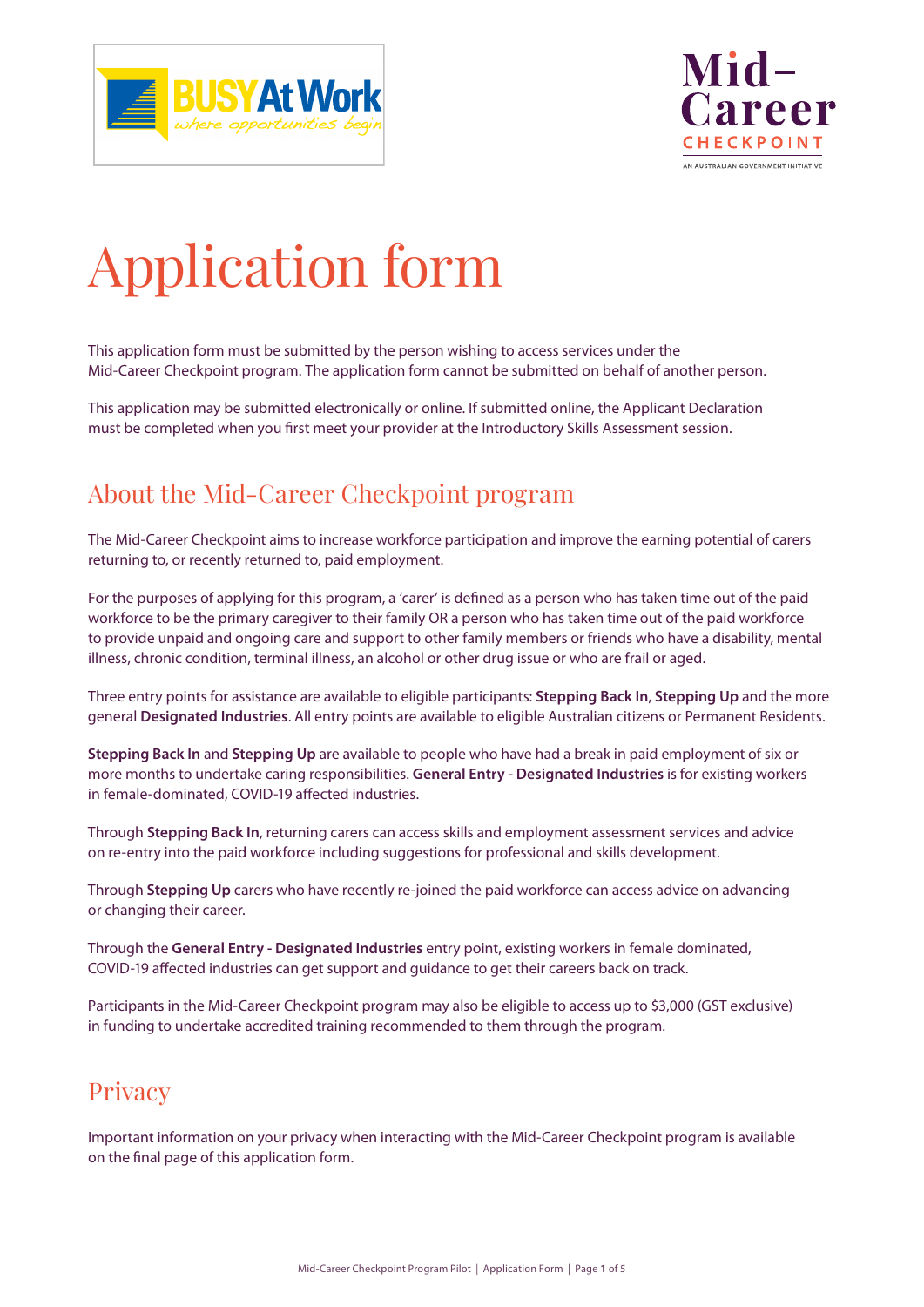### Part A

*You must complete Part A if you would like to participate in the Mid-Career Checkpoint program.*

#### **CONTACT DETAILS**

The information you provide will be used to contact you about the Mid-Career Checkpoint program and for the purposes of delivering the program.

| First name   | Email address  |
|--------------|----------------|
|              |                |
| Last name    | Postal address |
|              |                |
| Phone number |                |
|              |                |

#### **ELIGIBILITY**

This section will help determine if you are eligible to access assistance under the Mid-Career Checkpoint program.

#### **Option 1: Stepping back in**

**1.** Are you an Australian Citizen or Permanent Resident?

Yes  $\bigcap$  No  $\bigcap$ 

- **2.** Did you leave paid employment in the last six months or more to undertake caring responsibilities?
- **3.** Are you still out of the workforce?

| Yes | No |  |
|-----|----|--|

 *If you answered, 'Yes' to all three questions, you may be eligible to access the Mid-Career Checkpoint through Stepping Back In.*

Yes  $\bigcap$  No  $\bigcap$ 

#### **Option 2: Stepping up**

Yes  $\bigcirc$  No  $\bigcirc$ 

- **1.** Are you an Australian Citizen or Permanent Resident?
- **2.** Have you left work for a period of six months or more for the purpose of caring?

 $Yes \cap Na$ 

**3.** Have you returned to work from caring within the last 18 months?

| <b>Yes</b> | No |  |
|------------|----|--|

Yes  $\bigcirc$  No  $\bigcirc$ If 'Yes' please specify

 *If you answered, 'Yes' to all three questions, you may be eligible to access the Mid-Career Checkpoint through Stepping Up.*

#### **Option 3: General Entry - Designated Industries**

**1.** Are you an Australian Citizen or Permanent Resident?

Yes  $\bigcap$  No  $\bigcap$ 

- **2.** Are you currently employed in one of the following industries?
	- Accommodation and Food Services
- Education and Training
- Arts and Recreation Services
- Retail Trade
- Administrative and Support Services
- Residential Care Services
- Child Care Services
- *If you answered 'Yes' to both questions, you may be eligible to access the Mid-Career Checkpoint through General Entry - Designated Industries.*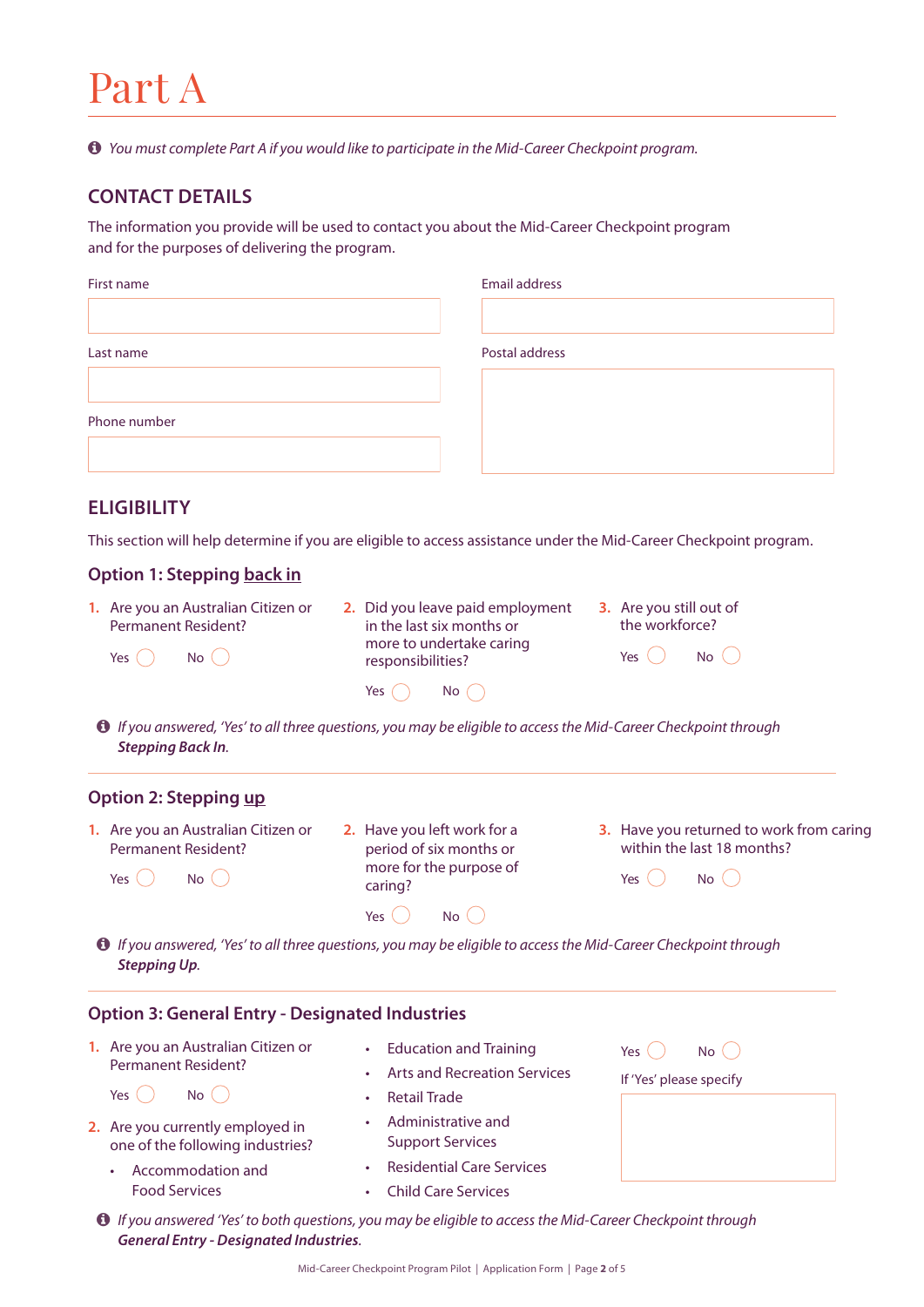### Part B

 $\bullet$  *Part B involves the possible collection of sensitive information<sup>†</sup>. Completing this section is voluntary. Your eligibility for the Mid-Career Checkpoint program will not be affected, if you do not provide this information.* 

#### **PERSONAL INFORMATION**

The information you provide is collected for reporting purposes and to evaluate the Mid-Career Checkpoint program. Any information you provide in this section will be de-identified.

| Gender                                                                                                        |
|---------------------------------------------------------------------------------------------------------------|
| Unspecified (<br>Male $\bigcirc$<br>Female                                                                    |
| <b>Date of Birth</b><br><b>Residential Postcode</b>                                                           |
| How did you find out about the Mid-Career Checkpoint?                                                         |
| Other (please specify)<br>Social Media<br>Print Advertisement (                                               |
| What is the Primary reason for undertaking<br>caring responsibilities?                                        |
| Aged Care $\bigcirc$ Other (please specify)<br>Parenting                                                      |
| Are you of Aboriginal or Torres Strait Islander origin?<br>Prefer not to disclose (<br>No<br>Yes <sup>1</sup> |
| Do you have a Disability?<br>Prefer not to disclose (<br>No()<br>Yes $($ $)$                                  |
| When did you commence your caring responsibilities?                                                           |
| Month and year                                                                                                |
| When did you return to the workforce/seeking employment?                                                      |
| Month and year                                                                                                |
| If you are applying through the 'Designated Industry' entry point:                                            |
| What is the name of your current employer?                                                                    |
| How long have you worked for this employer?                                                                   |

1 Sensitive information, as defined in the *Privacy Act 1988* ("Privacy Act"), includes information about an individual's health, racial or ethnic origin, political opinions, membership of a political association, religious beliefs or affiliations, philosophical beliefs, membership of any professional or trade association, membership of a trade union, sexual orientation or practices, criminal record, genetic information that is not otherwise health information, or biometric information. Subject to a few exceptions, the Privacy Act prevents an entity subject to the Australian Privacy Principles ("APPs") from collecting sensitive information about an individual without that individual's consent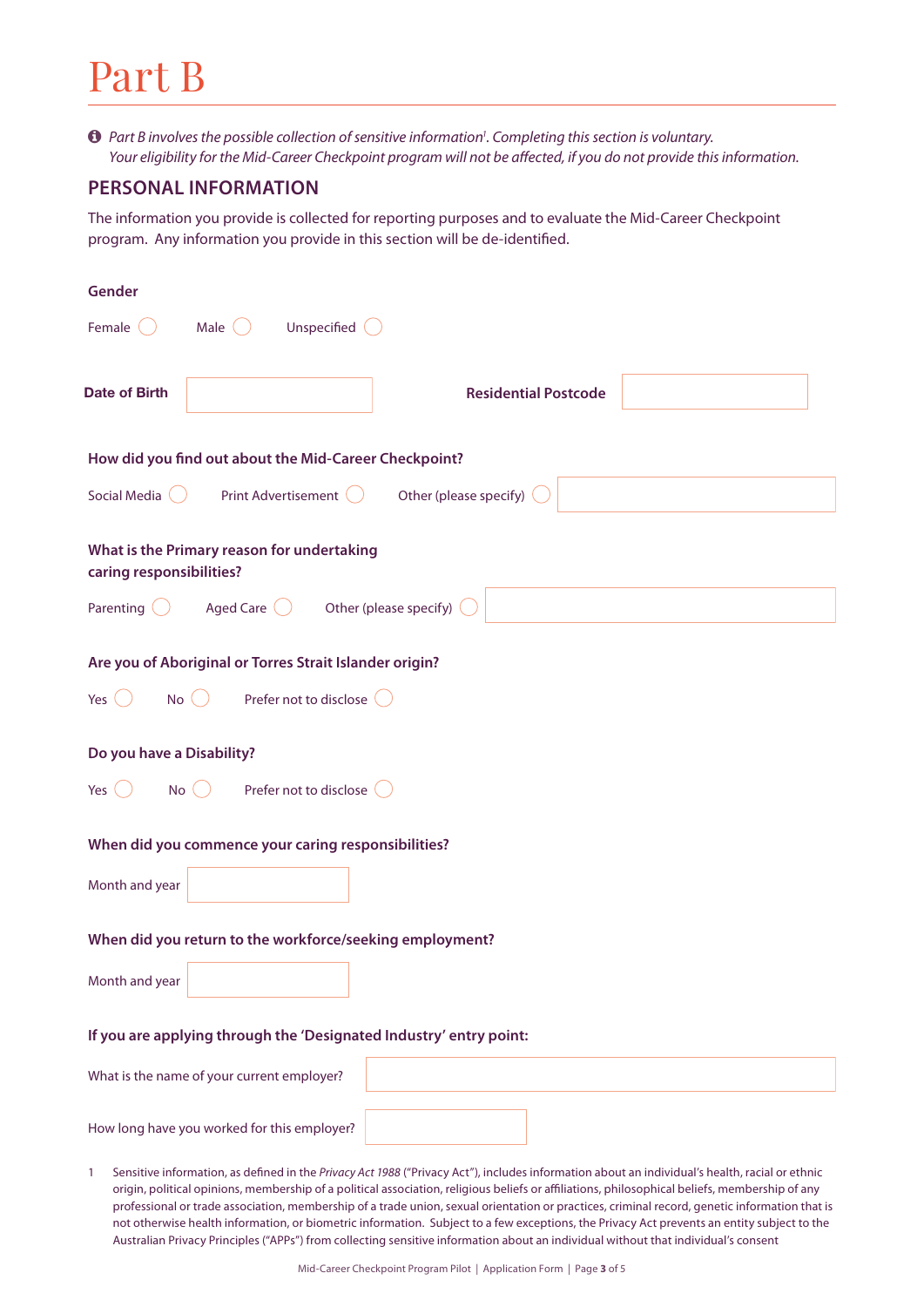## Declaration

#### **APPLICANT DECLARATION**

I am submitting this application form on my own behalf.

I understand that the completion of this form may involve the collection of sensitive information. I give my consent to the service provider and department collecting this sensitive information for reporting purposes, to evaluate the Mid-Career Checkpoint program pilot and to assist in future program design and implementation. I understand that any sensitive information I provide will be de-identified before it is used for future program design and implementation, reporting or evaluation purposes.

The information contained on this application form, together with any statement or documents provided in support, is to the best of my knowledge, true, accurate and complete. I also understand that the giving of false or misleading information may be a serious offence under the Criminal Code 1995 (Cth).

I understand that in order to participate in the Mid-Career Skills Checkpoint program, I may need to provide further clarification or documentation to verify the information supplied in this application form. I acknowledge that my participation in the program may be dependent upon the timely provision of this additional information or documentation.

I acknowledge that if the department is satisfied at any stage that any statement made in this form or in support of this form is incorrect, incomplete, false or misleading, the department may, at its absolute discretion, take appropriate action. I note such action may include refusing participation in the services provided under the Mid-Career Checkpoint.

| ∕ | Applicant signature |
|---|---------------------|
|   |                     |
|   |                     |
|   | Date                |
|   |                     |

#### **Download this document once completed and email to: [mcc@busyatwork.com.au](mailto:mcc@busyatwork.com.au)**